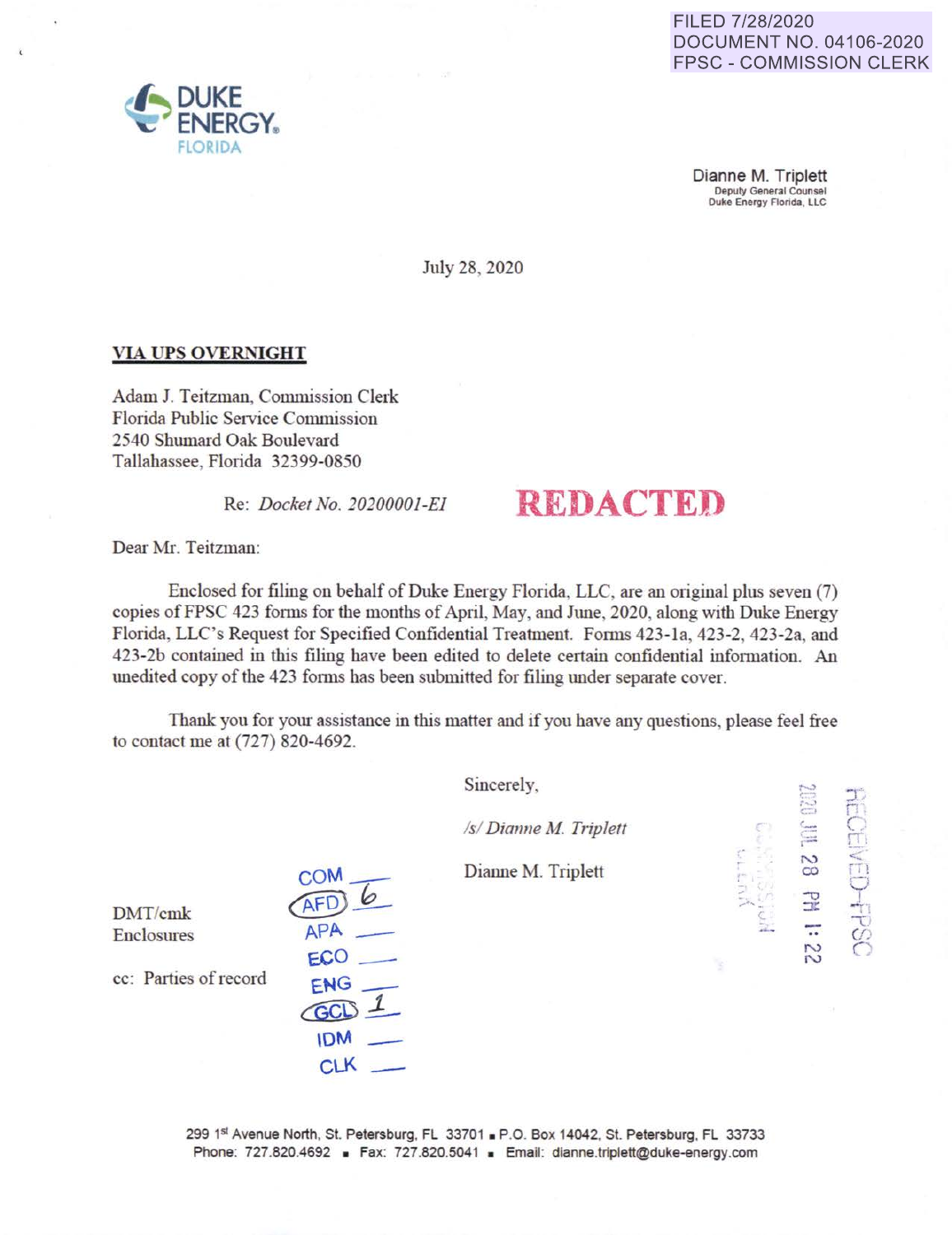#### **CERTIFICATE OF SERVICE**

**l** HEREBY CERTIFY that a true copy of the foregoing has been furnished to the following individuals via email on this 28<sup>th</sup> day of July, 2020.

> *Isl Dianne M Triplett*  Dianne M. Triplett

Suzanne Brownless Office of General Counsel FL Public Service Commission 2540 Shumard Oak Blvd. Tallahassee, FL 32399-0850 sbrownle@psc.state.fl.us

J. Beasley / J. Wahlen / M. Means Ausley McMullen P.O. Box 391 Tallahassee, FL 32302 jbeaslev@ausley.com  $jwahlen@ausley.com$  $mmeans@ausley.com$ 

Russell A. Badders Gulf Power Company One Energy Place Pensacola, FL 32520 russell.badders@nexteraenergy.com

Kenneth A. Hoffman Florida Power & Light Company 134 W. Jefferson Street Tallahassee, FL 32301-1713  $ken.hoffman@fpl.com$ 

Jon C. Moyle, Jr. Moyle Law Firm, P.A. 1 18 North Gadsden Street Tallahassee, FL 3230 I  $\text{imovle}\left(\widehat{a}\right)$  moylelaw.com  $mqualls@mov$  lelaw.com

J.R. Kelly / T. David Office of Public Counsel 111 W. Madison St., Room 812 Tallahassee, FL 32399-1400  $kelly.ir@leg. state. flux$ david.tad@leg.state.fl.us

Paula K. Brown Regulatory Affairs Tampa Electric Company P.O. Box 111 Tampa, FL 33601-0111 regdept@tecoenergy.com

Maria Moncada / David Lee Florida Power & Light Company 700 Universe Blvd. (LA W/JB) Juno Beach, FL 33408-0420 maria.moncada@fpl.com david.lee@fpl.com

James Brew / Laura W. Baker Stone Law Firm 1025 Thomas Jefferson St., N.W. Suite 800 West Washington, DC 20007 jbrew@smxblaw.com lwb@smxblaw.com

Mike Cassel Florida Public Utilities Company 208 Wildlight Avenue Yulee, FL 32097  $measured$ afpuc.com

Beth Keating Gunster, Yoakley & Stewart, P.A. 215 South Monroe Street, Suite 60 I Tallahassee, FL 3230 I bkeating(@,gunster.com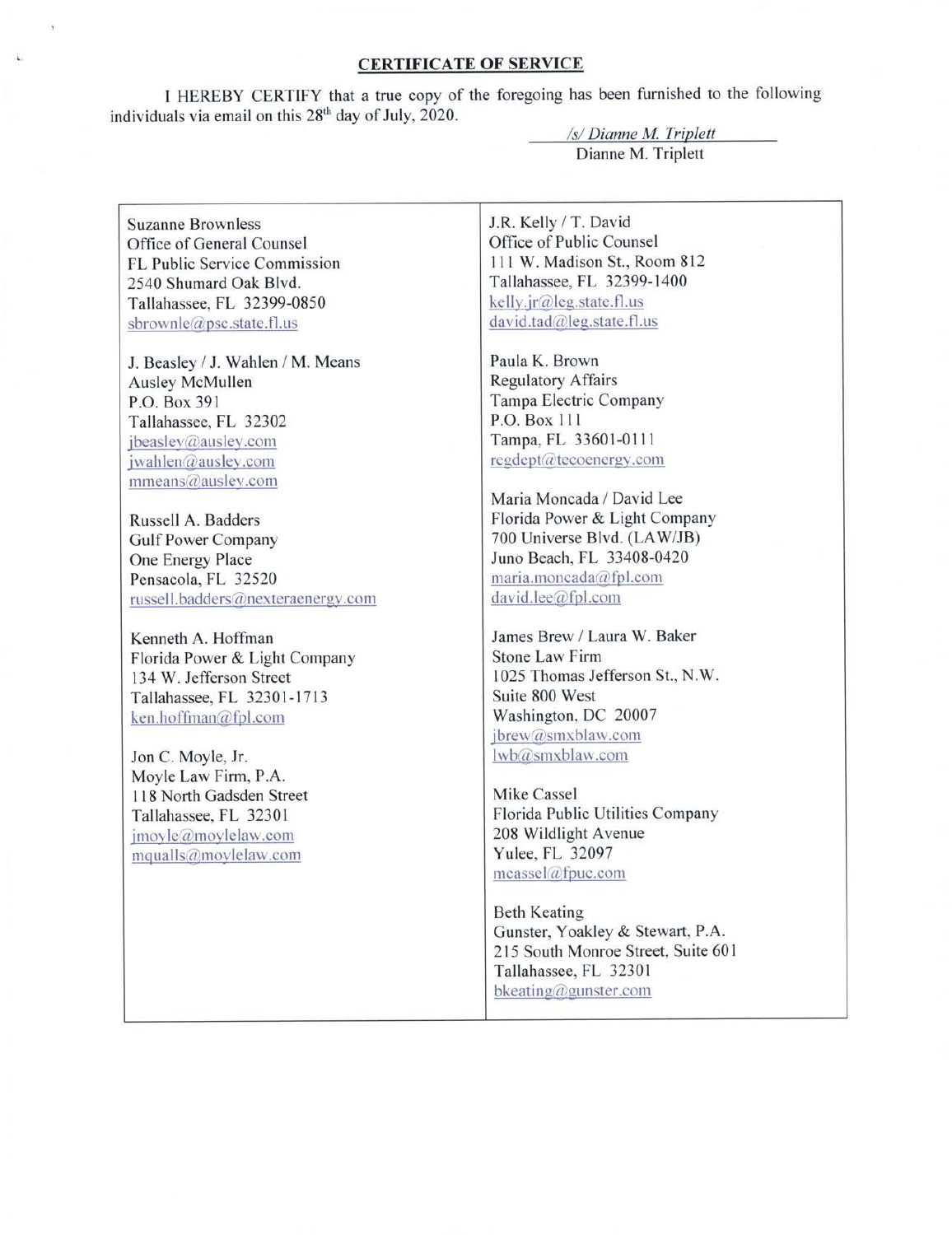#### **MONTHLY REPORT OF COST AND QUALITY OF FUEL OIL FOR ELECTRIC PLANTS ORIGIN, TONNAGE, DELIVERED PRICE AND AS RECEIVED QUALITY**

NAME, TITLE, TELEPHONE NUMBER OF CONTACT PERSON CONCERN NG DATA<br>SUBMITTED ON THE FORM:

Signature of Official Submitting Report: DATE COMPLETED: 7120120

amy yu Û 0

**Supplier Name**  (c) GENERIC TRANSFER COMPANY GENERIC TRANSFER COMPANY GENERIC TRANSFER COMPANY **Shipping Point**   $\overline{d}$ **Martin Gas Terminal to station Martin Gas Terminal to station Martin Gas Terminal to station Purchase**  Type **(e) NIA NIA NIA Point of Delivery**  (f) FACILITY FACILITY FACILITY **Date of De ivery**  (g) 0412020 0512020 0612020 Type **Fuel Oil Sulfur Level** (%)  $(h)$  (i) FO2 0.03 FO2 0.03 FO2 0.03 **Btu Content**  (Btu/gal)  $\overline{0}$ 137,665 137,665 137,665 Volume (Bbls) (k) 2,139.7619 8,355.5714 1,598.9524 **Delivered**  Price (\$/Bbl)  $\overline{0}$ \$150.6578 \$153.6018 \$153.0865

LLC

 $\ddot{\phantom{1}}$ 

 $\epsilon$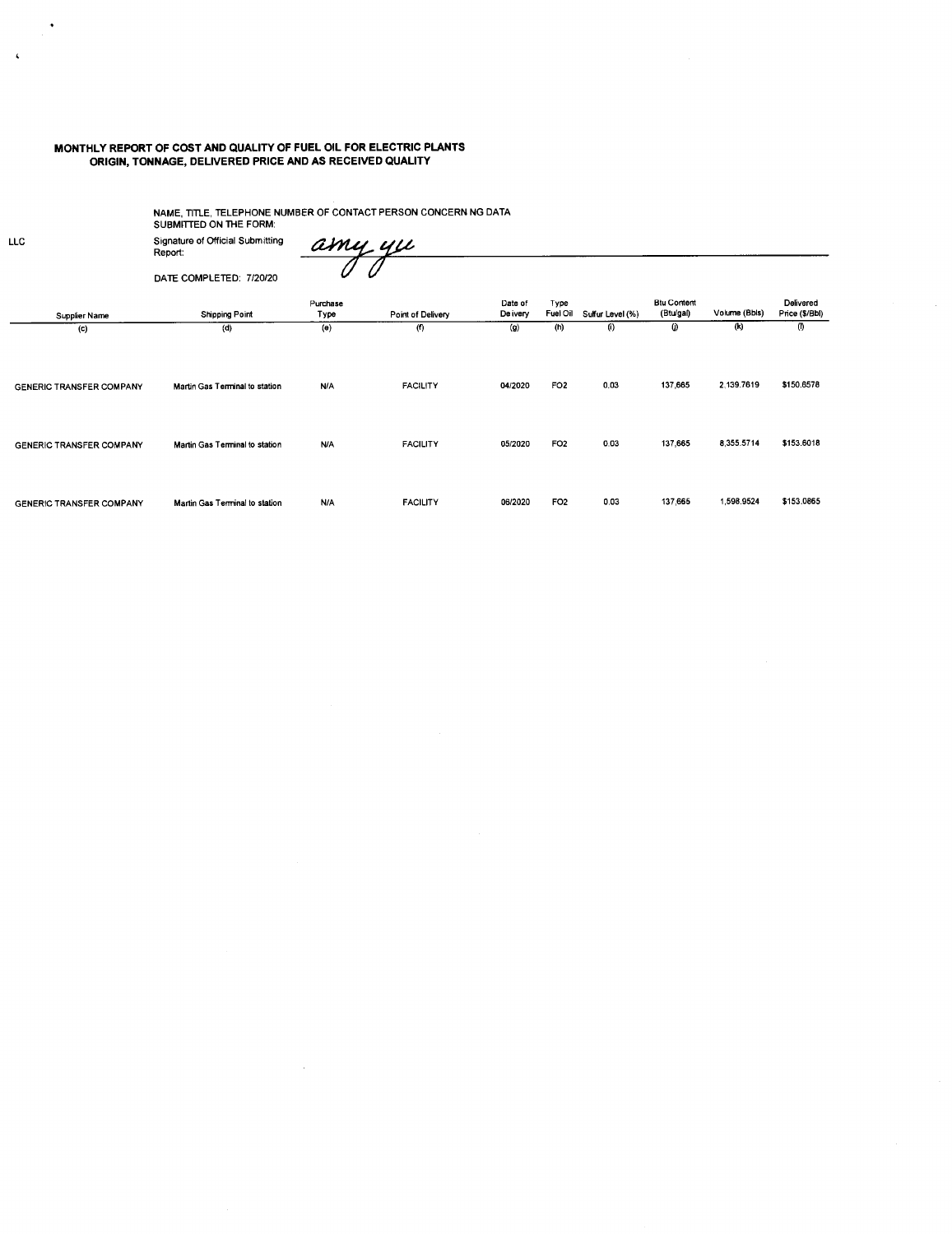# **REDACTED**

MONTHLY REPORT OF COST AND QUALITY OF FUEL OIL FOR ELECTRIC PLANTS<br>ORIGIN, TONNAGE, DELIVERED PRICE AND AS RECEIVED QUALITY

 $\widetilde{\bullet}$ 

 $\overline{\mathbf{L}}$ 



NAME, TITLE, TELEPHONE NUMBER OF CONTACT PERSON CONCERNING DATA SUBMITTED ON THE FORM:<br>FORM:<br>Signature of Official Submitting Report:  $\mathcal{AMU}_\text{L}\,\mu$ 

DATE COMPLETED: 7/20/20

amy yu

| Supplier Name    | Point of Delivery | <b>WARRANT</b><br>Date of<br>De ivery | Type Oil            | <b>NOSO</b><br>Volume<br>(Bbis) | Invoice Price<br>(S/Bbl) | Invoice Amount (\$) | 20<br>Discount<br>(S) | Net Amount (\$) | Net Price<br>$($ S/Bbl) | Qual ty<br>Adjustment<br>(S/Bbl) | Effective<br>Purchase<br>Price (\$/Bbl) | Additional<br>Transportation<br>Charges (\$/Bbl) | <b>Suit lot short</b><br>Charges<br>Incurred<br>(5/8b) | De ivered<br>Price (\$/Bbl) |
|------------------|-------------------|---------------------------------------|---------------------|---------------------------------|--------------------------|---------------------|-----------------------|-----------------|-------------------------|----------------------------------|-----------------------------------------|--------------------------------------------------|--------------------------------------------------------|-----------------------------|
| (c)<br>- -       | (d)               | (e)                                   | $\langle f \rangle$ | (g)<br>a sa                     | (h)                      | $\langle 0 \rangle$ | 0                     | $\binom{k}{k}$  | $\langle 1 \rangle$     | (m)                              | (n)                                     | (0)                                              | $\left( \mathsf{p}\right)$                             | (q)                         |
| TRANSFER COMPANY | FACILITY          | 04/2020                               | FO <sub>2</sub>     | 2,139,7619                      |                          |                     |                       |                 |                         |                                  |                                         |                                                  |                                                        | \$150.6578                  |
| TRANSFER COMPANY | FACILITY          | 05/2020                               | FO <sub>2</sub>     | 8,355,5714                      |                          |                     |                       |                 |                         |                                  |                                         |                                                  |                                                        | \$153.6018                  |
| TRANSFER COMPANY | FACILITY          | <b>SCONDON DE</b><br>06/2020          | FO <sub>2</sub>     | entronomi<br>1,598.9524         |                          |                     |                       |                 |                         |                                  |                                         |                                                  |                                                        | \$153,0865                  |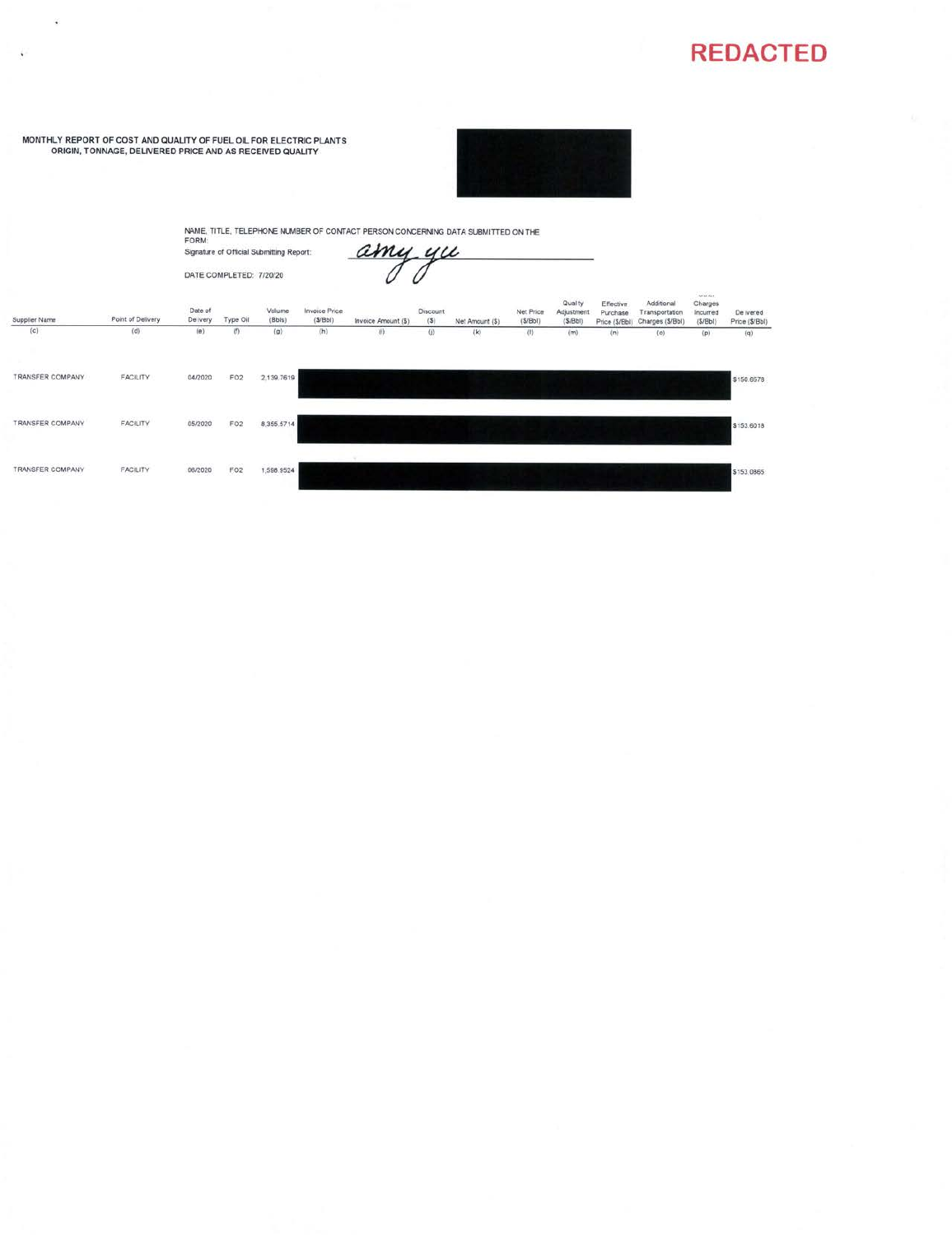## **KEDACIED**

### MONTHLY REPORT OF COST AND QUALITY OF COAL FOR ELECTRIC PLANTS ORIGIN, TONNAGE, DELIVERED PRICE AND AS-RECEIVED QUALITY

NAME, TITLE, TELEPHONE NUMBER OF CONTACT PERSON CONCERNING DATA SUBMITTED ON THE FORM:

Signature of Official Submitting Report:

amy yu

|    |                                       |                              | DATE COMPLETED: 7/20/20                                            |                    |                                                             |                                                                                        |                                              |                                 | <b>As Received Coal Quality</b>       |                       |                                   |
|----|---------------------------------------|------------------------------|--------------------------------------------------------------------|--------------------|-------------------------------------------------------------|----------------------------------------------------------------------------------------|----------------------------------------------|---------------------------------|---------------------------------------|-----------------------|-----------------------------------|
| bn | <b>Purchase</b><br><b>Type</b><br>(d) | <b>Transp</b><br>Mode<br>(e) | <b>Number</b><br>Primary<br><b>Shipping</b><br><b>Units</b><br>(f) | <b>Tons</b><br>(g) | <b>Effective</b><br><b>Purchase Price</b><br>(5/ton)<br>(h) | <b>Total</b><br><b>Transportation</b><br><b>Charges</b><br>(5/ton)<br>$\boldsymbol{0}$ | F.O.B. Plant<br>Price<br>(5/ton)<br>$\omega$ | Percent<br><b>Sulfur</b><br>(k) | <b>BTU Content</b><br>(Btu/lb)<br>(0) | Percent<br>Ash<br>(m) | Percent<br><b>Moisture</b><br>(n) |
|    | Transfer                              | OB                           | $\overline{6}$                                                     | 111,462.48         |                                                             |                                                                                        | \$102.641                                    | 2.84                            | 12,253                                | 6.84                  | 9.16                              |
|    | Transfer                              | OB                           | $\overline{7}$                                                     | 132,540.13         |                                                             |                                                                                        | \$75.757                                     | 2.88                            | 11,970                                | 7.06                  | 10.25                             |
|    | Transfer                              | OB                           | 6                                                                  | 114,716.02         |                                                             |                                                                                        | \$86.013                                     | 2.94                            | 11,670                                | 7.49                  | 11.49                             |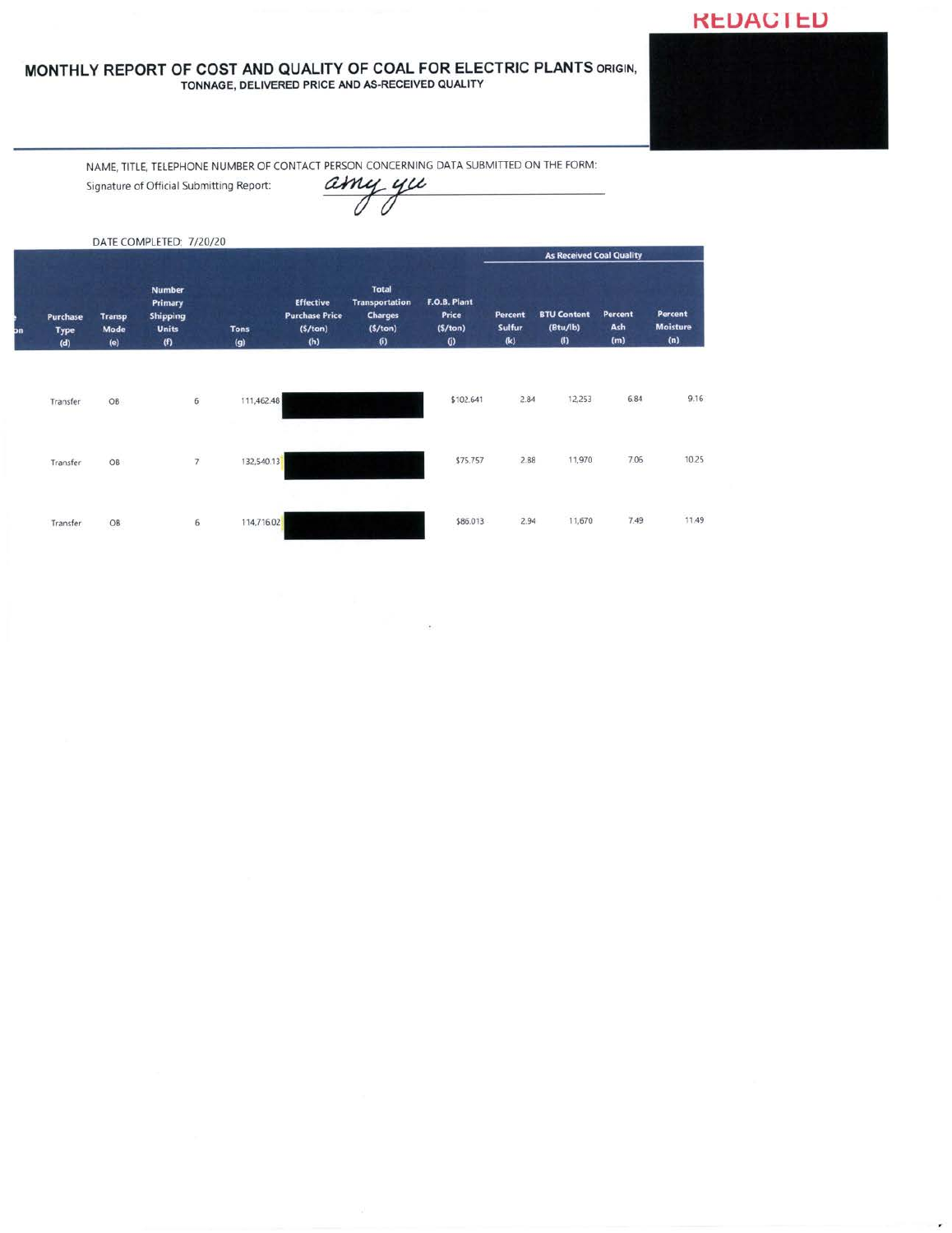# **REDACTED**

#### , **MONTHLY REPORT OF COST ANO QUALITY OF COAL FOR ELECTRIC PLANTS** ORIGIN, TONNAGE, DELIVERED PRICE AND AS-RECEIVED QUALITY

NAME, TITLE, TELEPHONE NUMBER OF CONTACT PERSON CONCERNING DATA SUBMITTED ON THE FORM:<br>Signature of Official Submitting Report:<br>Allen Called Later Contact Properties and Allen Concerning Report:

Signature of Official Submitting Report:

|                         |                                |                              | DATE COMPLETED: 7/20/20                                            |                    |                                                             |                                                                                          |                                                  |                                 |                                                     |                              |                                   |
|-------------------------|--------------------------------|------------------------------|--------------------------------------------------------------------|--------------------|-------------------------------------------------------------|------------------------------------------------------------------------------------------|--------------------------------------------------|---------------------------------|-----------------------------------------------------|------------------------------|-----------------------------------|
|                         |                                |                              |                                                                    |                    |                                                             |                                                                                          |                                                  |                                 | <b>As Received Coal Quality</b>                     |                              |                                   |
|                         | Purchase<br><b>Type</b><br>(d) | <b>Transp</b><br>Mode<br>(e) | <b>Number</b><br>Primary<br><b>Shipping</b><br><b>Units</b><br>(0) | <b>Tons</b><br>(g) | <b>Effective</b><br><b>Purchase Price</b><br>(S/ton)<br>(h) | <b>Total</b><br><b>Transportation</b><br><b>Charges</b><br>(5/ton)<br>$\left( i \right)$ | F.O.B. Plant<br>Price<br>(5/ton)<br>$\mathbf{U}$ | Percent<br><b>Sulfur</b><br>(k) | <b>BTU Content</b><br>(Btu/lb)<br>$\left( 0\right)$ | <b>Percent</b><br>Ash<br>(m) | Percent<br><b>Moisture</b><br>(n) |
|                         |                                |                              |                                                                    |                    |                                                             |                                                                                          |                                                  |                                 |                                                     |                              |                                   |
| $\overline{\mathbf{5}}$ | LTC                            | RB                           | 3                                                                  | 6,165.35           |                                                             |                                                                                          | \$49.878                                         | 3.00                            | 11,275                                              | 8.38                         | 12.49                             |
| 5                       | LTC                            | <b>RB</b>                    | 12                                                                 | 21,911.01          |                                                             |                                                                                          | \$64.929                                         | 2.82                            | 12,757                                              | 7.38                         | 7.20                              |
| $\overline{7}$          | LTC                            | RB                           | $\overline{6}$                                                     | 11,886.86          |                                                             |                                                                                          | \$54.303                                         | 3.20                            | 11,295                                              | 7.96                         | 13.20                             |
| 5                       | LTC                            | RB                           | 8                                                                  | 16,013.41          |                                                             |                                                                                          | \$57.289                                         | 3.05                            | 11,200                                              | 8.52                         | 12.75                             |
|                         | LTC                            | <b>RB</b>                    | 10                                                                 | 18,577.47          |                                                             |                                                                                          | \$73.449                                         | 2.85                            | 12,673                                              | 7.71                         | 7.26                              |
| $\overline{7}$          | LTC                            | RB                           | 7                                                                  | 12,209.32          |                                                             |                                                                                          | \$62.869                                         | 3.19                            | 11,295                                              | 8.22                         | 13.01                             |
|                         |                                |                              |                                                                    |                    |                                                             |                                                                                          |                                                  |                                 |                                                     |                              |                                   |
| 5                       | LTC                            | <b>RB</b>                    | 11                                                                 | 22,128.78          |                                                             |                                                                                          | \$48.630                                         | 2.98                            | 11,186                                              | 8.42                         | 13.06                             |
| 5                       | LTC                            | RB                           | 19                                                                 | 35,581.98          |                                                             |                                                                                          | \$64.680                                         | 3.03                            | 12,763                                              | 7.71                         | 6.88                              |
| $\overline{I}$          | LTC                            | <b>RB</b>                    | 20                                                                 | 39,765.98          |                                                             |                                                                                          | \$54.100                                         | 3.24                            | 11,288                                              | 8.08                         | 12.89                             |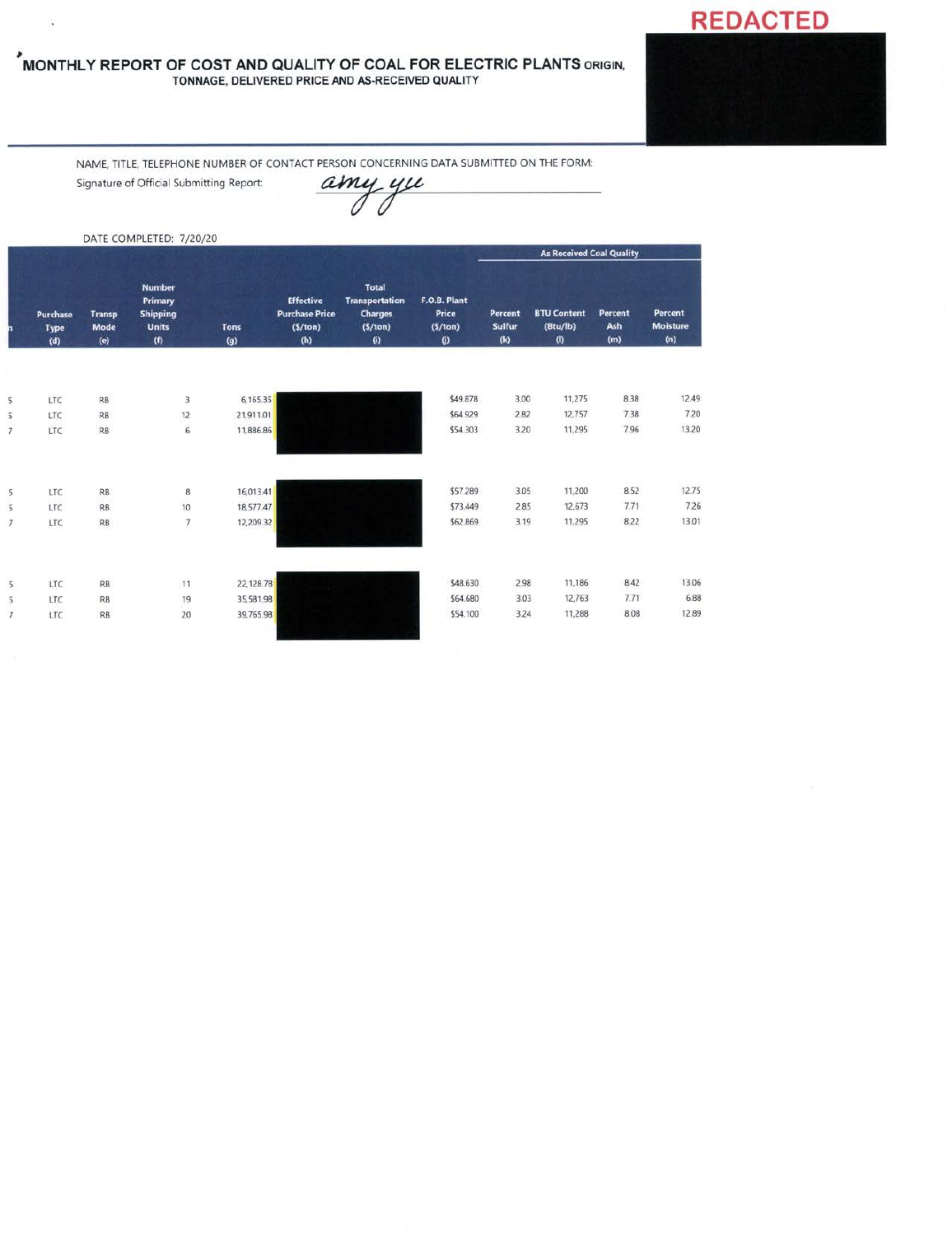#### **MONTHLY REPORT OF COST AND QUALITY OF COAL FOR ELECTRIC PLANTS** ORIGIN, TONNAGE, DELIVERED PRICE ANO AS-RECEIVED QUALITY

NAME, TITLE, TELEPHONE NUMBER OF CONTACT PERSON CONCERNING DATA SUBMITTED ON THE FORM:<br>Signature of Official Submitting Report:<br>Allen Contact the Contact of Official Submitting Report:

.

**REDACTED** 

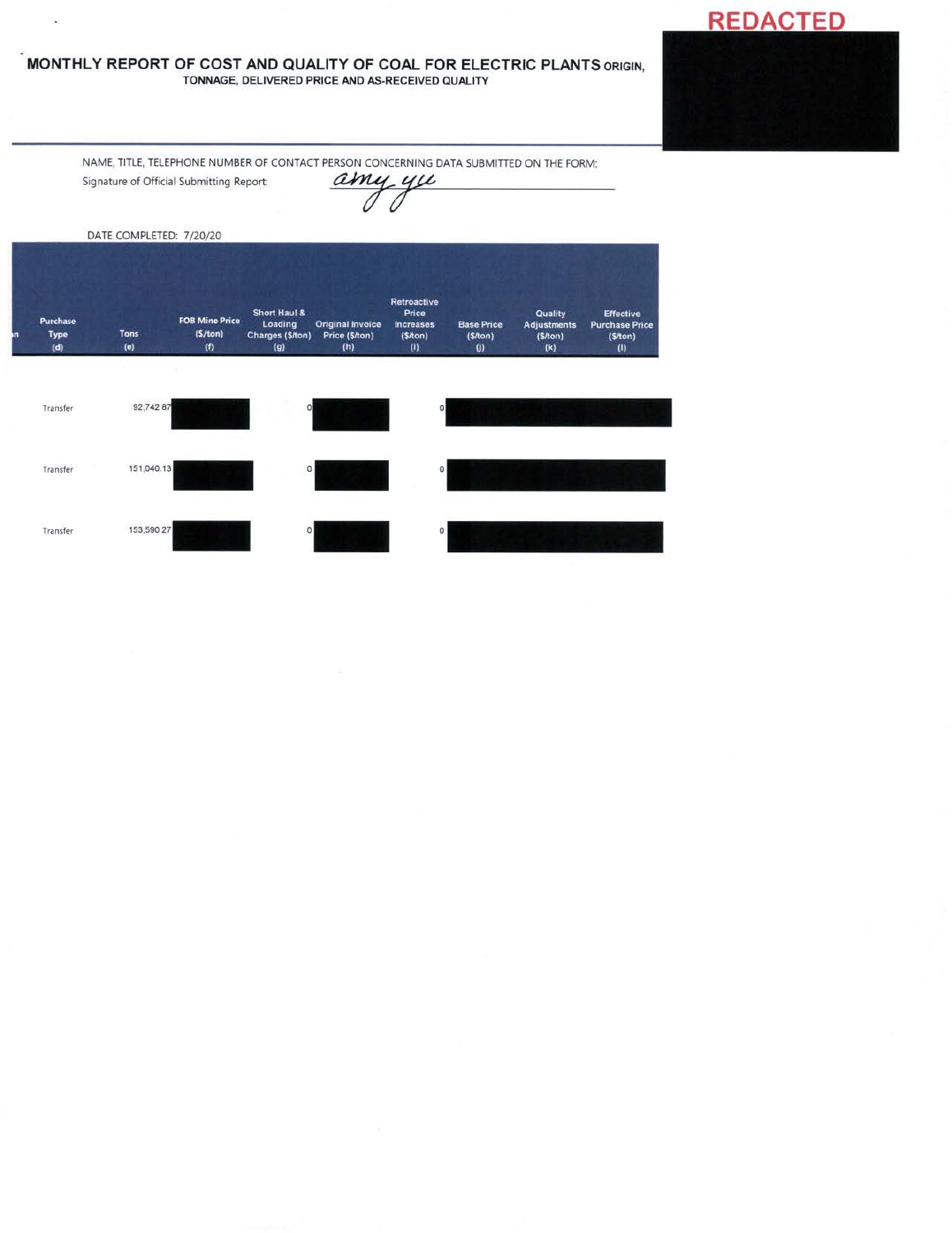#### **MONTHLY REPORT OF COST AND QUALITY OF COAL FOR ELECTRIC PLANTS** ORIGIN, TONNAGE, DELIVERED PRICE AND AS-RECEIVED QUALITY

NAME, TITLE, TELEPHONE NUMBER OF CONTACT PERSON CONCERNING DATA SUBMITTED ON THE FORM:

Signature of Official Submitting Report:

à.

amy yu

|           |                                | DATE COMPLETED: 7/20/20 |                                         |                                                    |                                           |                                                                          |                                              |                                                 |                                                             |
|-----------|--------------------------------|-------------------------|-----------------------------------------|----------------------------------------------------|-------------------------------------------|--------------------------------------------------------------------------|----------------------------------------------|-------------------------------------------------|-------------------------------------------------------------|
| <b>on</b> | Purchase<br><b>Type</b><br>(d) | <b>Tons</b><br>(e)      | <b>FOB Mine Price</b><br>(5/ton)<br>(f) | Short Haul &<br>Loading<br>Charges (\$/ton)<br>(g) | Original Invoice<br>Price (\$/ton)<br>(h) | Retroactive<br>Price<br><b>Increases</b><br>(S/ton)<br>$\left( i\right)$ | <b>Base Price</b><br>(S/ton)<br>$\mathbf{U}$ | Quality<br><b>Adjustments</b><br>(S/ton)<br>(k) | <b>Effective</b><br><b>Purchase Price</b><br>(S/ton)<br>(1) |
|           |                                |                         |                                         |                                                    |                                           |                                                                          |                                              |                                                 |                                                             |
| 45        | <b>LTC</b>                     | 6,165 35                |                                         | $\circ$                                            |                                           | $\circ$                                                                  |                                              |                                                 |                                                             |
| 65        | LTC                            | 18,431.43               |                                         | $\circ$                                            |                                           | $\circ$                                                                  |                                              |                                                 |                                                             |
| 17        | LTC                            | 11,383 37               |                                         | $\Omega$                                           |                                           |                                                                          |                                              |                                                 |                                                             |
| 45        | LTC                            | 16,013.41               |                                         | $\circ$                                            |                                           | $\circ$                                                                  |                                              |                                                 |                                                             |

| $\sim$ | $-1$ |           |                | $\sim$  |
|--------|------|-----------|----------------|---------|
| 65     | LTC  | 33,486 37 | o              | $\circ$ |
| 17     | LTC  | 19,242 50 | $\Omega$       | $\circ$ |
|        |      |           |                |         |
|        |      |           |                |         |
|        |      |           |                |         |
| 65     | LTC  | 20,564 22 | $\overline{0}$ | $\circ$ |
| 17     | LTC  | 57,397 38 | $\circ$        | $\circ$ |
|        |      |           |                |         |
|        |      |           |                |         |

**REDACTED**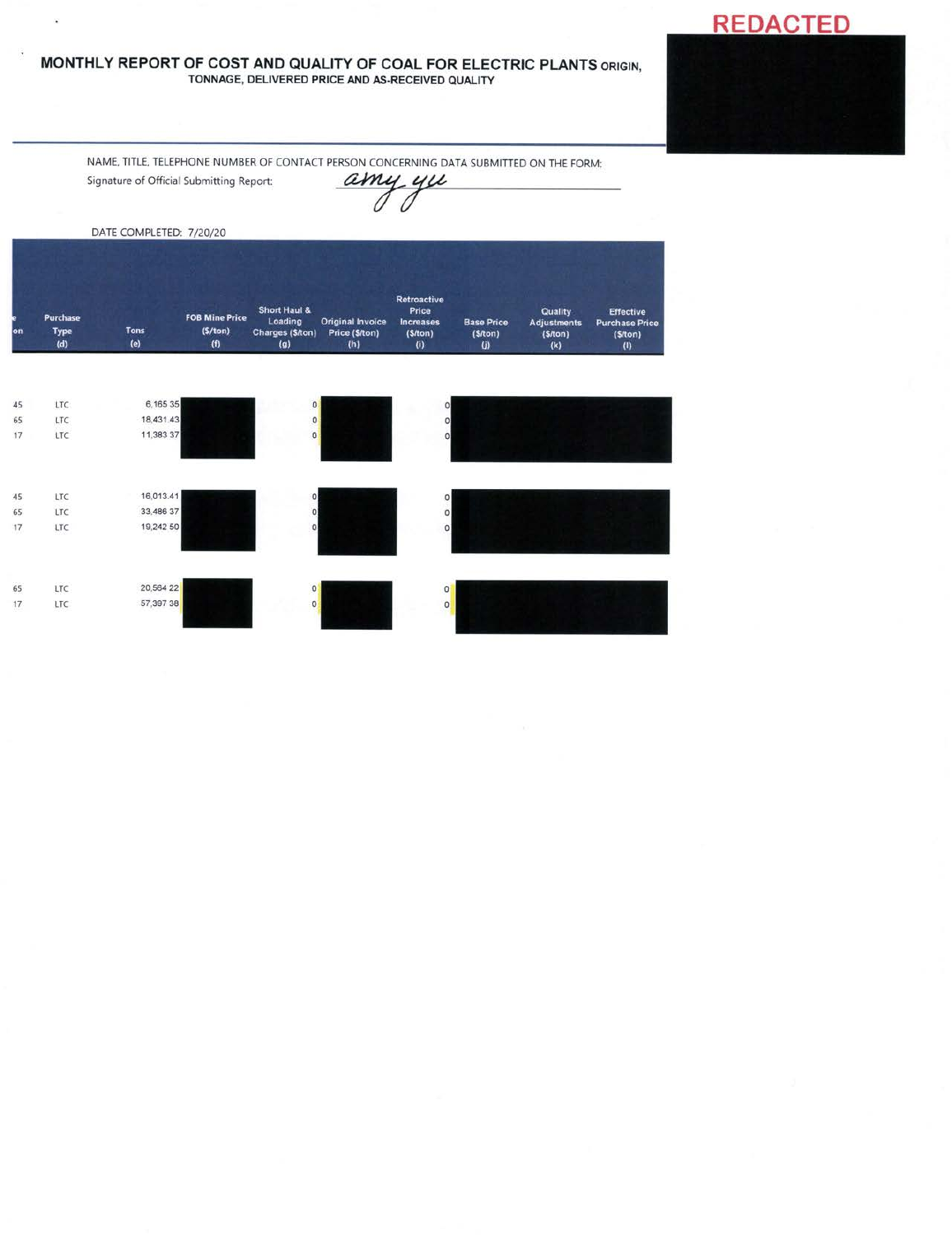#### **MONTHLY REPORT OF COST AND QUALITY OF COAL FOR ELECTRIC PLANTS** ORIGIN, TONNAGE, DELIVERED PRICE AND AS-RECEIVED QUALITY



NAME. TITLE, TELEPHONE NUMBER OF CONTACT PERSON CONCERNING DATA SUBMITTED ON THE FORM:

Signature of Official Submitting Report:

l.

٠



 $\overline{\phantom{a}}$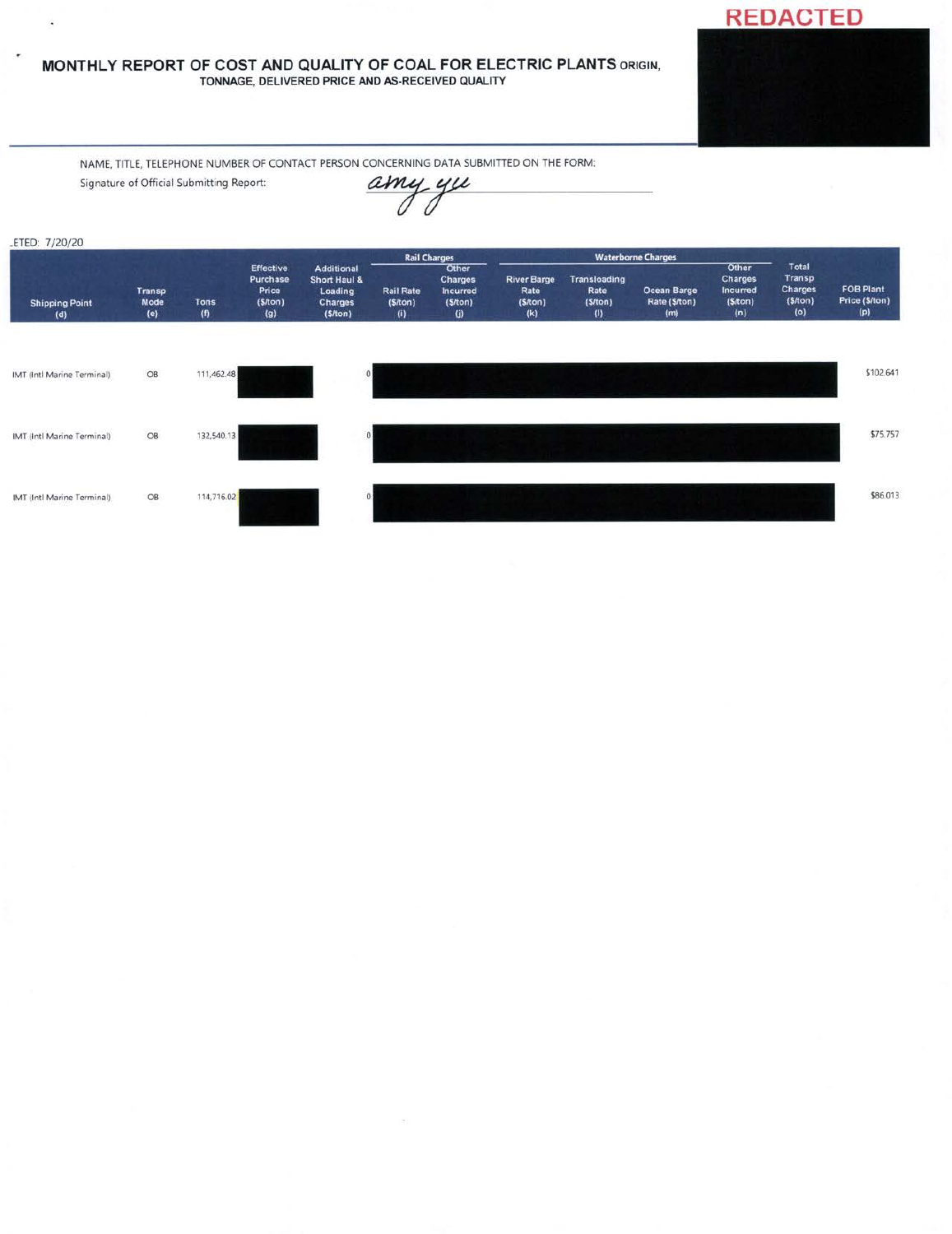# **REDACTED**

 $\lambda$ 

#### **ILY REPORT OF COST AND QUALITY OF COAL FOR ELECTRIC PLANTS ORIGIN, TONNAGE, DELIVERED PRICE AND AS-RECEIVED QUALITY**

NAME, TITLE, TELEPHONE NUMBER OF CONTACT PERSON CONCERNING DATA SUBMITTED ON THE FORM: Signature of Official Submitting Report: amy yu

 $\hat{\textbf{z}}$ 

 $20$ Waterborne Charges **Rail Ch** Additional<br>Short Haul &<br>Loading<br>Charges (\$)<br>(h) River Barge<br>Rate<br>(\$)<br>(k) Transloading<br>Rate<br>(\$)<br>(!) Other<br>Charges<br>Incurred (\$) **Other Charges**<br>Incurred Transp<br>Mode Rail Rate<br>(\$)<br>(i) Total Transp<br>Charges (\$)<br>(0) Ocean Barge<br>Rate (\$)<br>(m)  $\begin{array}{c} \text{Tons} \\ \text{(f)} \end{array}$ יזט<br>(\$)<br>(() FOB Plant Price  $(5)$ <br> $(p)$  $\binom{5}{2}$  $(e)$  $(n)$  $_{\sf UR}$  $0.00$ \$0.000 UR.  $0.00$ \$0.000 **UR**  $0.00$ \$0.000